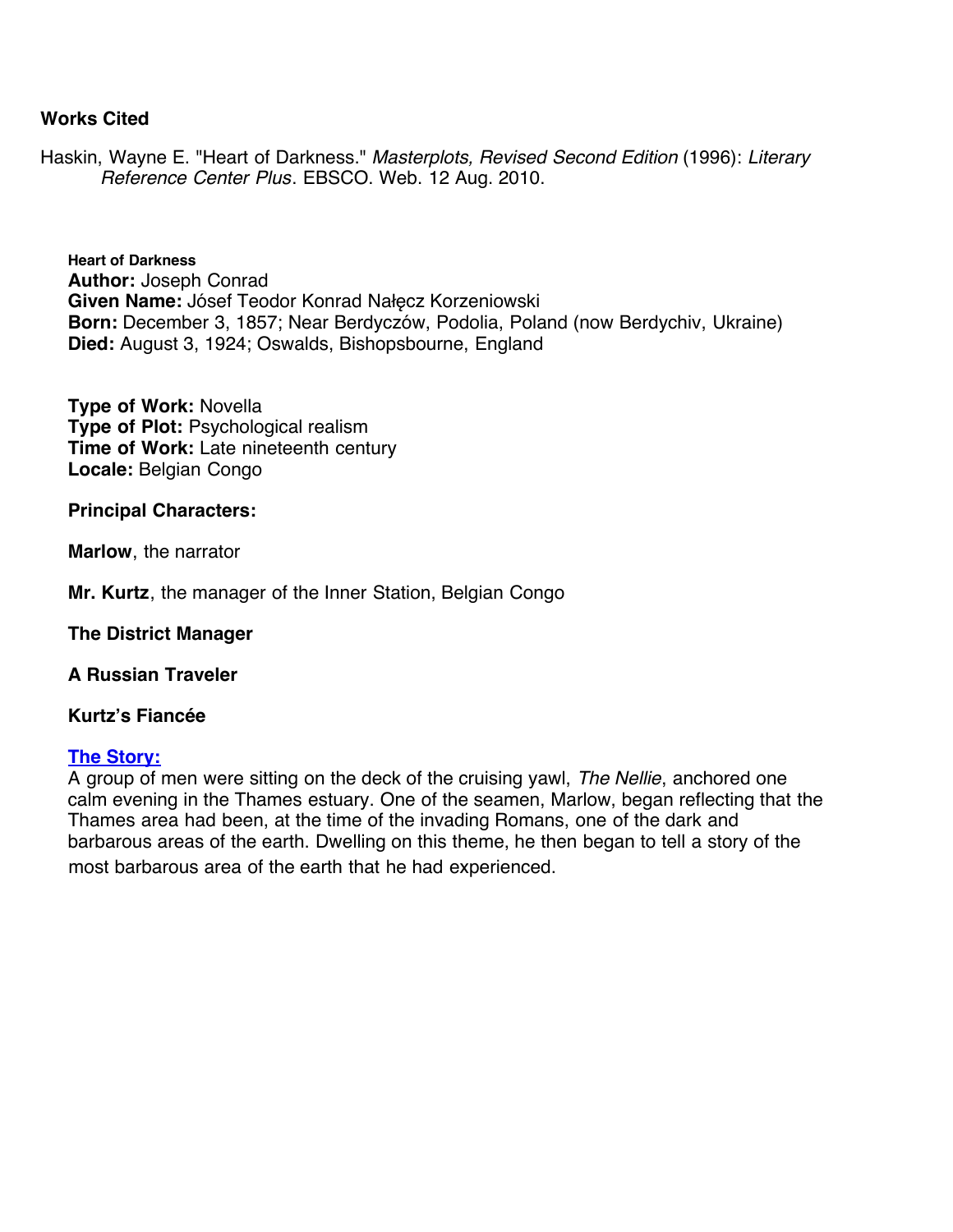Through his aunt's connections, Marlow had once secured a billet as commander of a river steamer for one of the trading companies with interests in the Belgian Congo. When he went to Belgium to learn more about the job, he found that few of the officials of the company expected him to return alive. In Brussels, he also heard of the distinguished Mr. Kurtz, the powerful and intelligent man who was educating the natives and at the same time sending back record shipments of ivory. The mysterious figure of Mr. Kurtz fascinated Marlow. In spite of the ominous hints that he gathered from various company officials, he became more and more curious about what awaited him in the Congo. During his journey, as he passed along the African coast, he reflected that the wilderness and the unknown seemed to seep right out to the sea. Many of the trading posts and stations the ship passed were dilapidated and looked barbaric. Finally, Marlow arrived at the seat of the government at the mouth of the river. Again, he heard of the great distinction and power of Mr. Kurtz, who had an enormous reputation because of his plans to enlighten the natives and his success in gaining their confidence. Marlow also saw natives working in the hot sun until they collapsed and died. Marlow had to wait impatiently for ten days at the government site because his work would not begin until he reached the district manager's station, two hundred miles up the river. At last, the expedition left for the district station.

Marlow arrived at the district station to find that the river steamer had sunk a few days earlier. He met the district manager, a man whose only ability seemed to be the ability to survive. The district manager, unconcerned with the fate of the natives, was interested only in getting out of the country; he felt that Mr. Kurtz's new methods were ruining the whole district. The district manager also reported that he had not heard from Kurtz for quite some time but had received disquieting rumors about his failing health.

Although he was impeded by a lack of rivets, Marlow spent months supervising repairs to the antiquated river steamer. He also overheard a conversation that revealed that the district manager was Kurtz's implacable enemy, who hoped that the climate would do away with his rival. The steamer was finally ready for use, and Marlow, along with the district manager, sailed to visit Kurtz at the inner station far up the river. The journey was difficult and perilous; the water was shallow; there were frequent fogs. Just as they arrived within a few miles of Kurtz's station, natives attacked the vessel with spears and arrows. Marlow's helmsman, a faithful native, was killed by a long spear when he leaned from his window to fire at the savages. Marlow finally blew the steamboat whistle, and the sound frightened the natives away. The district manager was sure that Kurtz had lost control over the natives. When they docked, they met an enthusiastic Russian traveler who told them that Kurtz was gravely ill.

While the district manager visited Kurtz, the Russian told Marlow that the sick man had become corrupted by the very natives he had hoped to enlighten. He still had power over the natives, but instead of his changing them, they had debased him into an atavistic savage. Kurtz attended native rituals, had killed frequently in order to get ivory, and had hung heads as decorations outside his hut. Later Marlow met Kurtz and found that the man had, indeed, been corrupted by the evil at the center of experience. Marlow learned from the Russian that Kurtz had ordered the natives to attack the steamer, thinking that, if they did so, the white men would run away and leave Kurtz to die among his fellow savages in the wilderness. Talking to Marlow, Kurtz showed his awareness of how uncivilized he had become and how his plans to educate the natives had been reversed.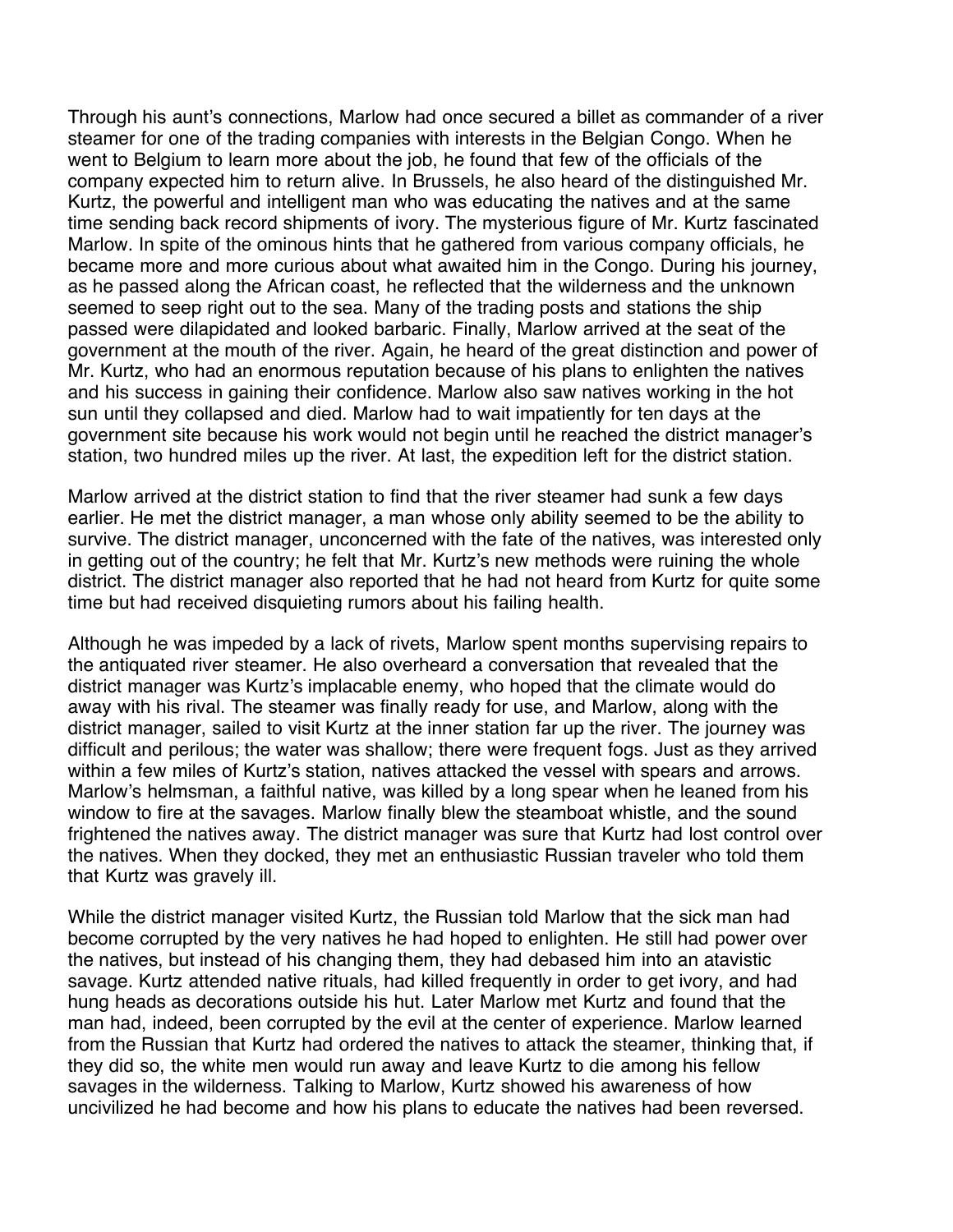He gave Marlow a packet of letters for his fiancée in Belgium and the manuscript of an article, written sometime earlier, in which he urged efforts to educate the natives.

The district manager and Marlow took Kurtz, now on a stretcher, to the river steamer to take him back home. The district manager contended that the area was now ruined for collecting ivory. Full of despair and the realization that devouring evil was at the heart of everything, Kurtz died while the steamer was temporarily stopped for repairs.

Marlow returned to civilization. About a year later, he went to Belgium to see Kurtz's fiancée. She still thought of Kurtz as the splendid and powerful man who had gone to Africa with a mission, and she still believed in his goodness and power. When she asked Marlow what Kurtz's last words had been, Marlow lied and told her that Kurtz had asked for her at the end. In reality, Kurtz, who had seen all experience, had in his final words testified to the horror of it all. This horror was not something, Marlow felt, that civilized ladies could, or should, understand.

#### **[Critical Evaluation:](http://web.ebscohost.com/lrc/delivery?vid=42&hid=8&sid=1f3d962f-fa44-4111-9bd3-bcbd2fa2543f%40sessionmgr14#toc)**

In one sense, *Heart of Darkness* is a compelling adventure tale of a journey into the heart of the Belgian Congo. The story presents attacks by the natives, descriptions of the jungle and the river, and characterizations of white men who, sometimes with ideals and sometimes simply for profit, invade the jungles to bring out ivory. The journey into the heart of the Congo, however, is also a symbolic journey into the darkness central to the heart and soul of humanity, a journey deep into primeval passion, superstition, and lust. Those who, like the district manager, undertake this journey simply to rob the natives of ivory, without any awareness of the importance of the central darkness, can survive. Similarly, Marlow, who is only an observer, never centrally involved, can survive to tell the tale; but those who, like Mr. Kurtz, are aware of the darkness, who hope with conscious intelligence and a humane concern for all humanity to bring light into the darkness, are doomed, are themselves swallowed up by the darkness and evil they had hoped to penetrate. Joseph Conrad manages to make his point, a realization of the evil at the center of human experience, without ever breaking the pattern of his narrative or losing the compelling atmospheric and psychological force of the tale. The wealth of natural symbols, the clear development of character, and the sheer fascination of the story make this a novella that has been frequently praised and frequently read ever since its publication in 1902. *Heart of Darkness* is, in style and insight, a masterpiece.

Christened Jósef Teodor Konrad Nałęcz Korzeniowski by his Polish parents, Joseph Conrad was able to write of the sea and sailing from firsthand knowledge. He left the cold climate of Poland early in his life to travel to the warmer regions of the Mediterranean, where he became a sailor. He began reading extensively and chose the sea as a central shaping metaphor for the ideas that were forming in his imagination. He traveled a great deal: to the West Indies, Latin America, Africa. Eventually, he settled in England and perfected (through the elaborate process of translating from Polish into French into English) a remarkably subtle yet powerful literary style.

Criticism of Conrad's work in general and *Heart of Darkness* in particular has been extensive and varied. Many critics concern themselves with Conrad's style; others focus on the biographical aspects of his fiction; some see the works as social commentaries; some are students of Conrad's explorations into human psychology; many are interested in the brooding, shadowy symbolism and philosophy that hovers over all the works. It is easy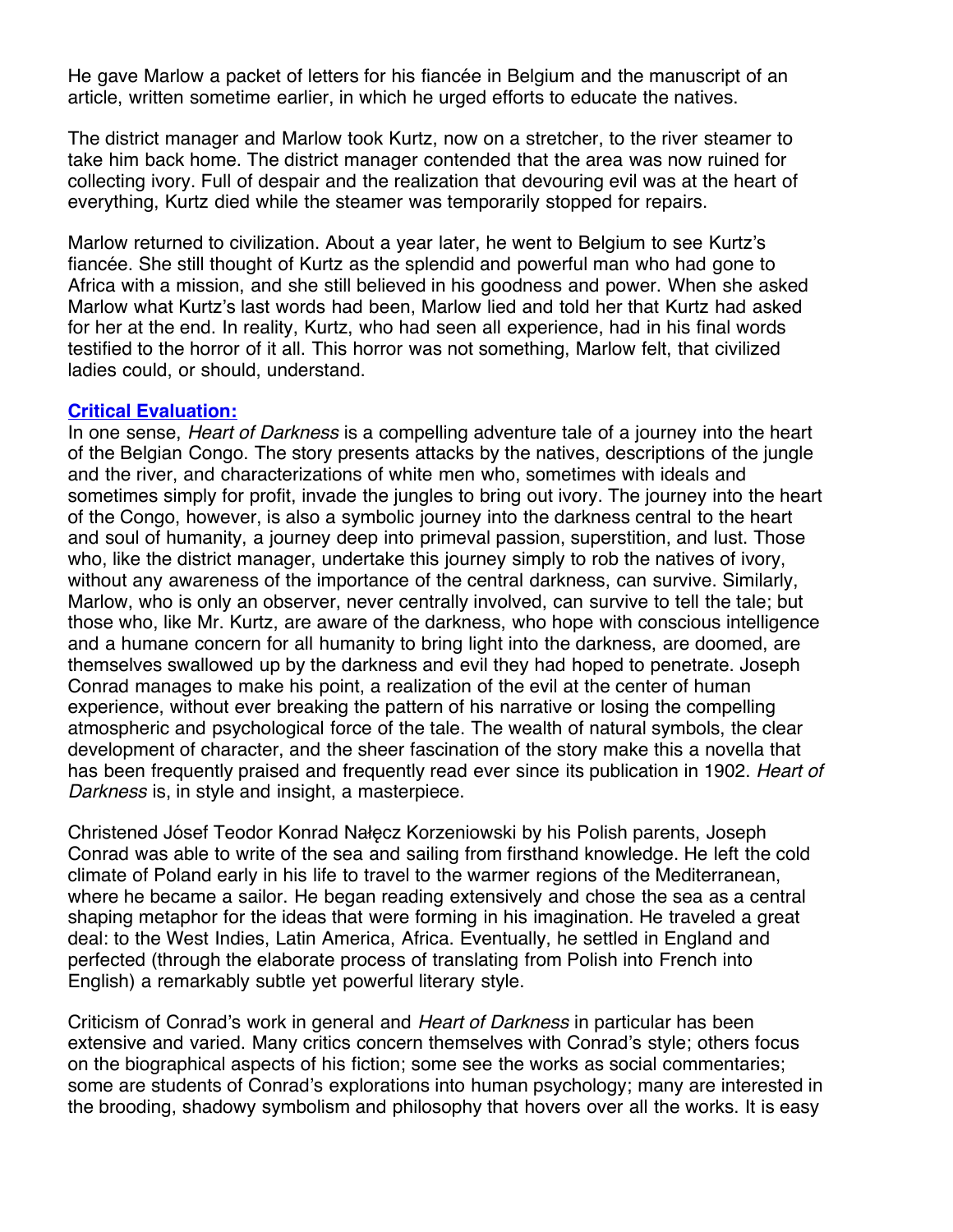to see, therefore, that Conrad is a distinctively complex literary genius. E. M. Forster censured him as a vague and elusive writer who never quite clearly discloses the philosophy that lies behind his tales. Such a censure ignores Conrad's notion about the way some fiction can be handled. Partly as Conrad's mouthpiece, the narrator of *Heart of Darkness* states in the first few pages of the novel:

The yarns of seamen have a direct simplicity, the whole meaning of which lies within the shell of a cracked nut. But Marlow was not typical (if his propensity to spin yarns be excepted), and to him the meaning of an episode was not inside like a kernel but outside, enveloping the tale which brought it out only as a glow brings out a haze, in the likeness of one of those misty halos that sometimes are made visible by the spectral illumination of moonshine.

The mention of the narrator brings up one of the most complex and intriguing features of *Heart of Darkness*: its carefully executed and elaborately conceived point of view. Readers can detect (if careful in their reading) that the novel is in truth two narratives, inexorably woven together by Conrad's masterful craftsmanship. The outer frame of the story—the immediate setting—involves the unnamed narrator who is apparently the only one on *The Nellie* who is profoundly affected by Marlow's tale, the inner story that is the bulk of the entire novella. Marlow narrates, and the others listen. The narrator's closing words show his feeling at the conclusion of Marlow's recounting of the events in the Congo:

Marlow ceased, and sat apart, indistinct and silent, in the pose of a meditating Buddha. Nobody moved for a time. "We have lost the first of the ebb," said the Director suddenly. I raised my head. The offing was barred by a black bank of clouds, and the tranquil waterway leading to the uttermost ends of the earth flowed somber under an overcast sky—seemed to lead into the heart of an immense darkness.

Since Marlow's narrative is a tale devoted primarily to a journey to the mysterious "dark" continent (Africa), a superficial view of the tale is simply that it is essentially an elaborate story involving confrontation with exotic natives, treacherous dangers of the jungle, brutal savagery, and even cannibalism. Such a view, however, ignores larger meanings with which the work is implicitly concerned: namely, social and cultural implications; psychological workings of the cultivated European left to the uncivilized wilderness; and the richly colored fabric of symbolism that emerges slowly but inevitably from beneath the surface.

*Heart of Darkness* can also be examined for its social and cultural commentaries. It is fairly obvious that a perverted version of the "white man's burden" was the philosophy adopted by the ivory hunters at the Inner Station. Kurtz's "Exterminate the brutes!" shows the way a white man can exploit the helpless savage. The futile shelling from the gunboat into the jungle is also vividly portrayed as a useless, brutal, and absurd act perpetrated against a weaker culture than the one that nurtured Kurtz.

Here the psychological phenomena of Marlow's tale emerge. Kurtz, a man relieved of all social and civilized restraints, goes mad after committing himself to the total pursuit of evil and depravity. His observation "The horror! the horror!" suggests his final realization of the consequences of his life. Marlow also realizes this and is allowed (because he forces restraint upon himself) to draw back his foot from the precipice of madness. The experience leaves Marlow sober, disturbed, meditative, and obsessed with relating his